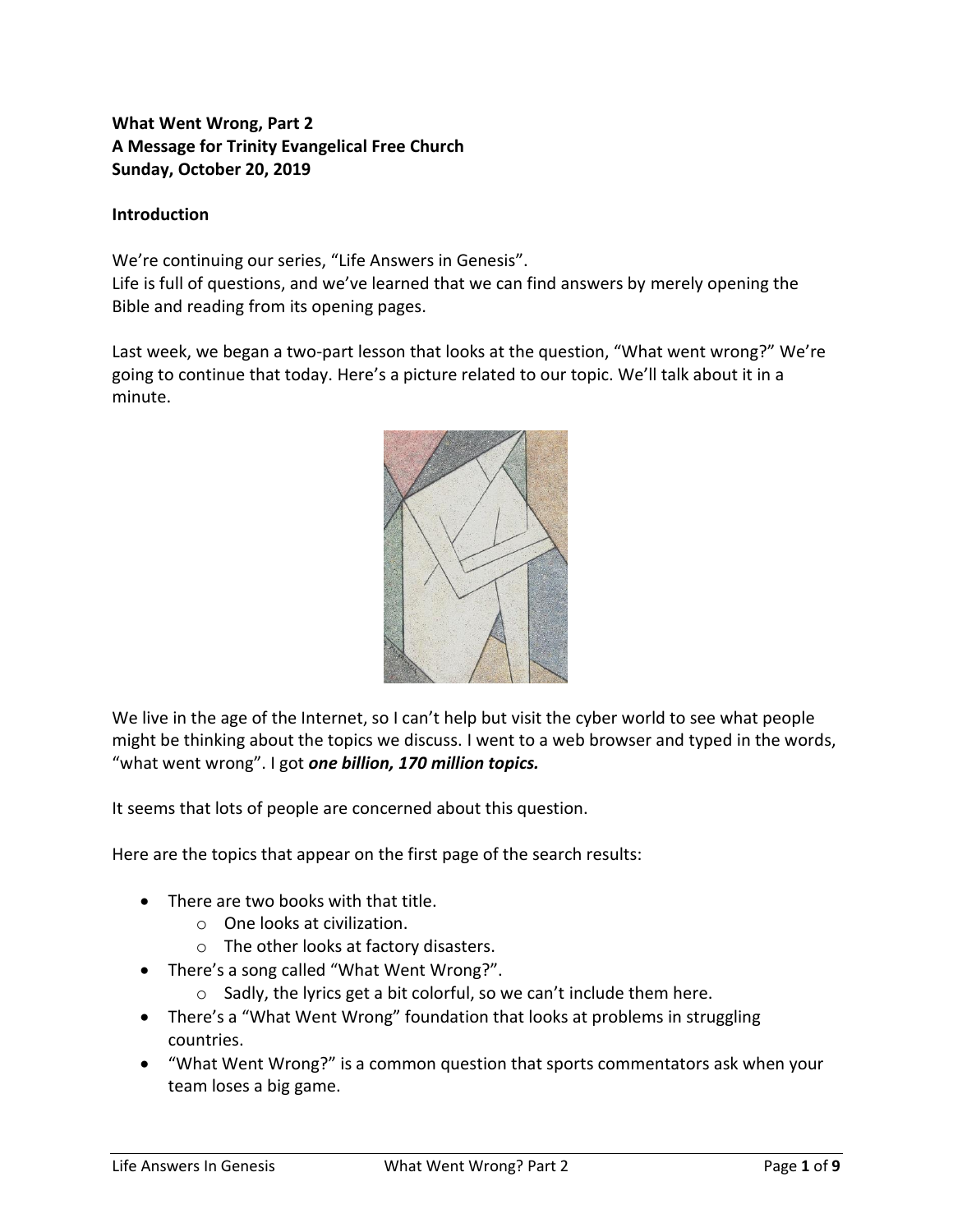The painting above is entitled, "I wonder what went wrong?" The artist who created it, Erik Pevernagle, apparently pondered that question. Everyone from people on the street with individual problems to sportscasters to artists are concerned with this question.

Most of the people ask the question in context of individual problems associated with losing something.

- Lost love
- Lost money
- Lost property
- Lost something

In part one of this lesson, and in other parts of our series, we learned that really, only one thing went wrong with our world. Everything else stems from that failure. We learned that God created a perfect world and put humans in it. He offered the first humans not only a perfect world, but he offered himself. He was there to walk with humans as they explored and managed the world that God gave to them. They were to enjoy the world, and the God who created it. Sadly, the first humans, Adam and Eve, chose to listen to other voices.

- They doubted God's words.
- They doubted God's power.
- They doubted God's character.

So, they disobeyed.

God should be first, but Adam and Eve tried to be their own gods. They put themselves first instead of God. This disobedience, also called sin, has led to all other problems in our world.

In our next session, we'll look in more detail about the "other voice" that they heard. He's also known as Satan or the Devil, among other names.

We also learned that there is a second question that's often associated with the question, "What went Wrong?"

"How do we fix it?

As a final review from our first session, you fix it by doing all the things we've been talking about in our series.

- Put God first.
- Put God's values first.
- Put God's Word first.

Those are high-level goals - Perhaps we need to get more specific?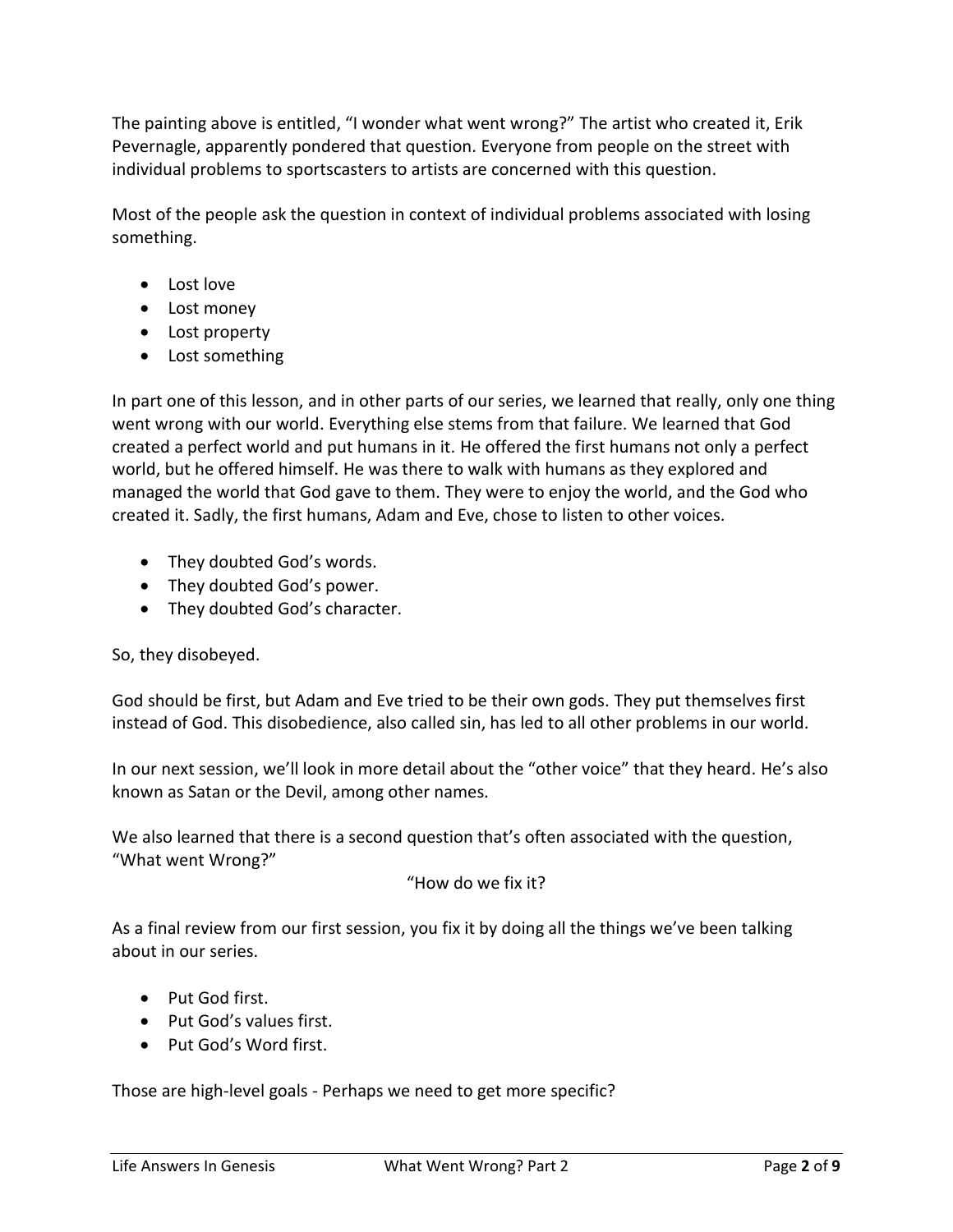We suggested that, sometimes it helps when solving problems to look at wrong ways people have tried over the years. Then, we can consider the right way. So, we did that in the closing part of the discussion.

Let's continue with that today. We'll discuss "Wrong Ways and Right Ways" to Go About Fixing the Problem.

## **I. Assume the problem is small and can be easily fixed by our own effort.**

If you recall from last week, Adam and Eve realized something was wrong. So, they grabbed some leaves from a nearby tree. They sewed the leaves together into garments, thinking this would fix the problems.

To that approach, God said, "no". God had to provide animal skins.

The Right way: Realize that God must provide the ultimate solution.

In this case the ultimate solution came when Jesus died on the Cross as a sacrifice for our sins.

Now, within this failure lies some deeper problems. We'll see that in our second point. Here's the second bad way of dealing with problems.

### **II. Hide from God**

Last week, we read from Genesis, Chapter 3. Let's read more.

Then the man and his wife heard the sound of the Lord God as he was walking in the garden in the cool of the day, and they hid from the Lord God among the trees of the garden. (Genesis 3:8)

Adam and Eve had a problem. They knew it. They assumed the problem was relatively small and tried to cover up the problem with leaves. Then, something happened. *God showed up.* There was something about sensing the presence of God that made them immediately realized they had utterly failed to solve their problem.

And then, something worse happened. Adam and Eve felt a new emotion. What was it? Let's read on.

But the Lord God called to the man, "Where are you?" He answered, "I heard you in the garden, and I was afraid because I was naked; so I hid." (Genesis 3:9- 10)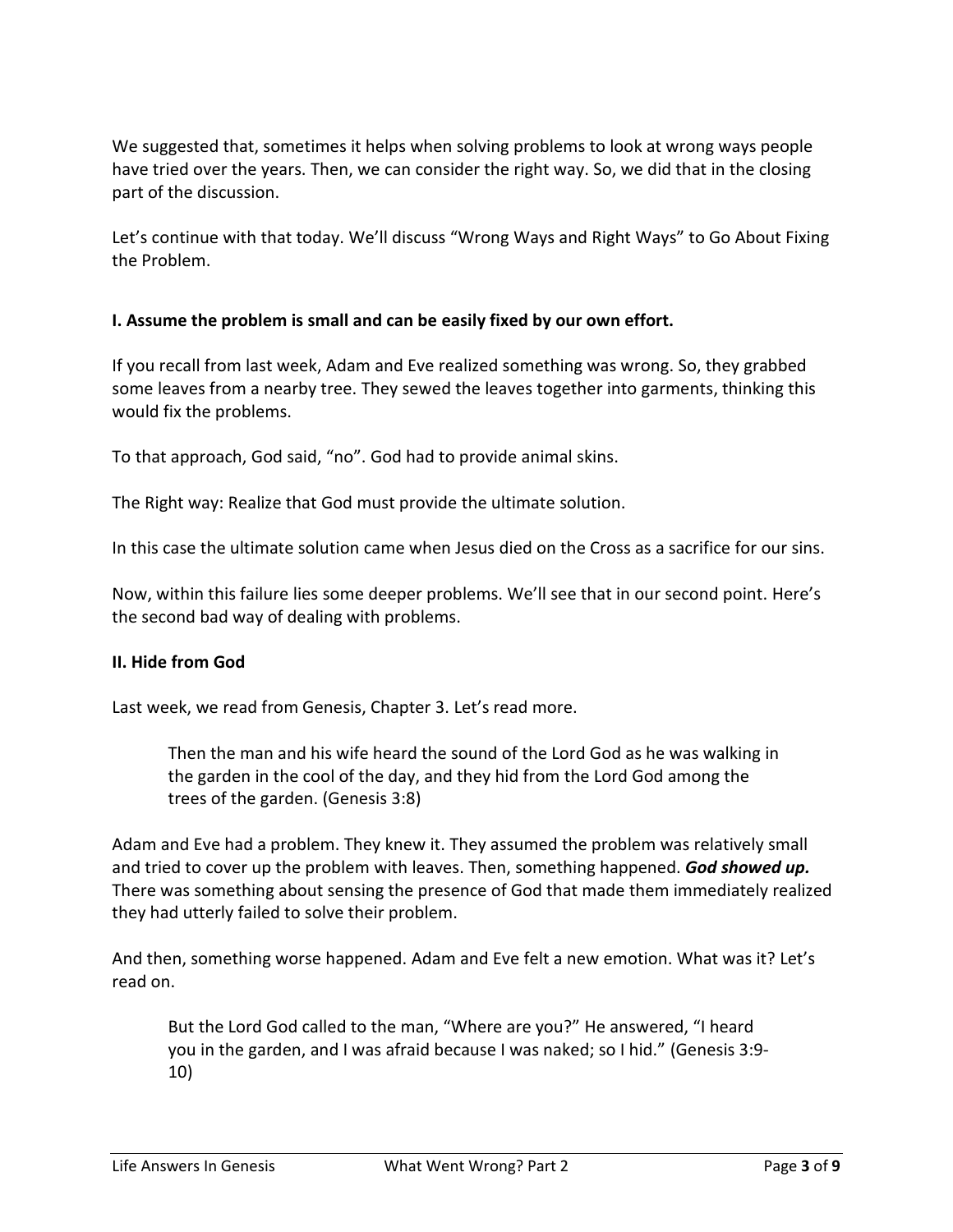Adam and Eve felt a new emotion: Fear. Adam said, "I was afraid, so I hid…".



You're looking at a famous painting by Edward Munch. I don't think the man here is wearing any leaves, but it's close enough. Fear is universal to all people. Adam and Eve were the first to feel it.

What caused Adam and Eve to be afraid? Adam and Eve were about to learn some things about God: **God is Holy.**

One way to look at the holiness of God is to say that he is pure and free from any evil. That is a wonderful thing. It causes a problem for us, though. When sinful humans sense God's presence, his holiness exposes our sin. Centuries later, the prophet Isaiah saw this. In the book of Isaiah, chapter 6, Isaiah was given a vision of God seated on his thrown, surrounded by angels.

And they (the angels) were calling to one another: "Holy, holy, holy is the Lord Almighty; the whole earth is full of his glory." (Isaiah 6:3)

Now, Isaiah was a good man. He was later used by God to write the largest book of the Old Testament. But here's how he responded when he saw the holiness of God:

"Woe to me!" I cried. "I am ruined! For I am a man of unclean lips… (vs 5)

When even a righteous and good man sees the holiness of God, his sin is exposed. How much more the two humans who just committed the first great sin?

Secondly, Because God is Holy, **he the authority to punish sin.**

Be sure of this: The wicked will not go unpunished... (Proverbs 11:21)

At some point in our lives, we've all done something wrong. You all know what it's like when we realize we've been caught.

• Maybe it was in out childhood? We did something wrong, and Mom or Dad walked in.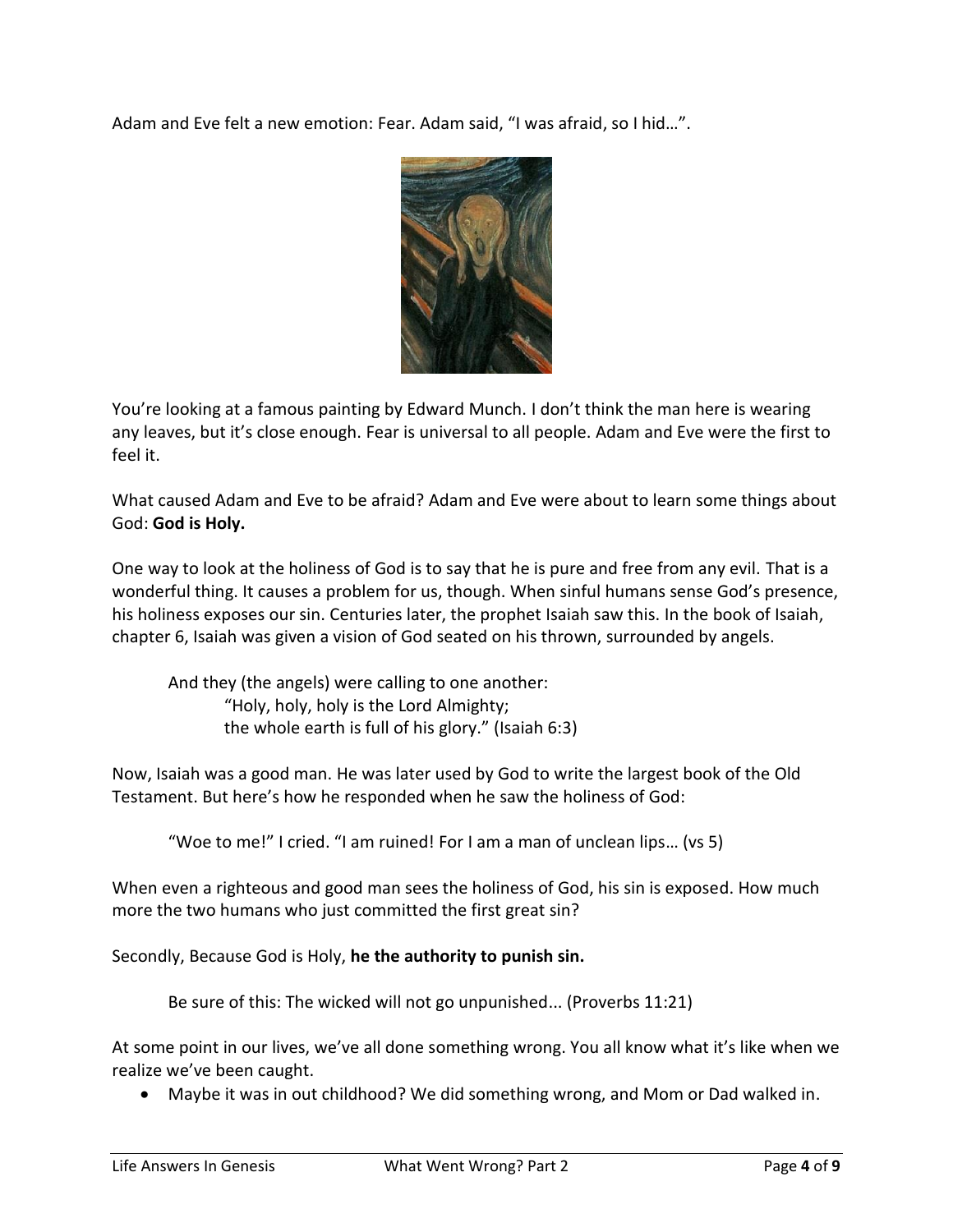• Maybe it was more recent? You were cruising down the highway at something higher than the speed limit, and flashing lights appeared behind your car?

At that point, you did something -You became afraid. You learned something that the apostle John wrote about in I John:

"…fear has to do with punishment." ( I John 4:18)

Fear says, "I'm in danger". Here Adam and Eve have just disobeyed God, so they should be in danger of punishment. They didn't have to be told this. They figured it out on their own. So, they hid. Unfortunately, they were about to learn something else about God.

## **God is All-Present (Omnipresent) and All-Knowing (Omniscient).**

King David wrote about this:

7 Where can I go from your Spirit? Where can I flee from your presence? 8 If I go up to the heavens, you are there; if I make my bed in the depths, you are there. 9 If I rise on the wings of the dawn, if I settle on the far side of the sea, 10 even there your hand will guide me, your right hand will hold me fast. 11 If I say, "Surely the darkness will hide me and the light become night around me," 12 even the darkness will not be dark to you; the night will shine like the day, for darkness is as light to you. (Psalm 137:7-12)

God is everywhere. God knows everything. Because of this, Adam and Eve learned an important truth: **You can't hide from God.**

Trying to hide from God is like playing hide-and-seek with a small child. The little child hides under the bed, but they leave their legs sticking out. God sees you no matter where you are, and no matter what you're doing. He sees you when you look to the left, and look to the right, and you think that no one is there.

- God sees you when you're downloading things from the Internet.
- He sees when you're disobeying traffic laws.
- He sees you when you turn on that show on the TV that you know you shouldn't be watching.
- He sees you.

So, a wrong way to deal with problems is to hide from God. What is the right way?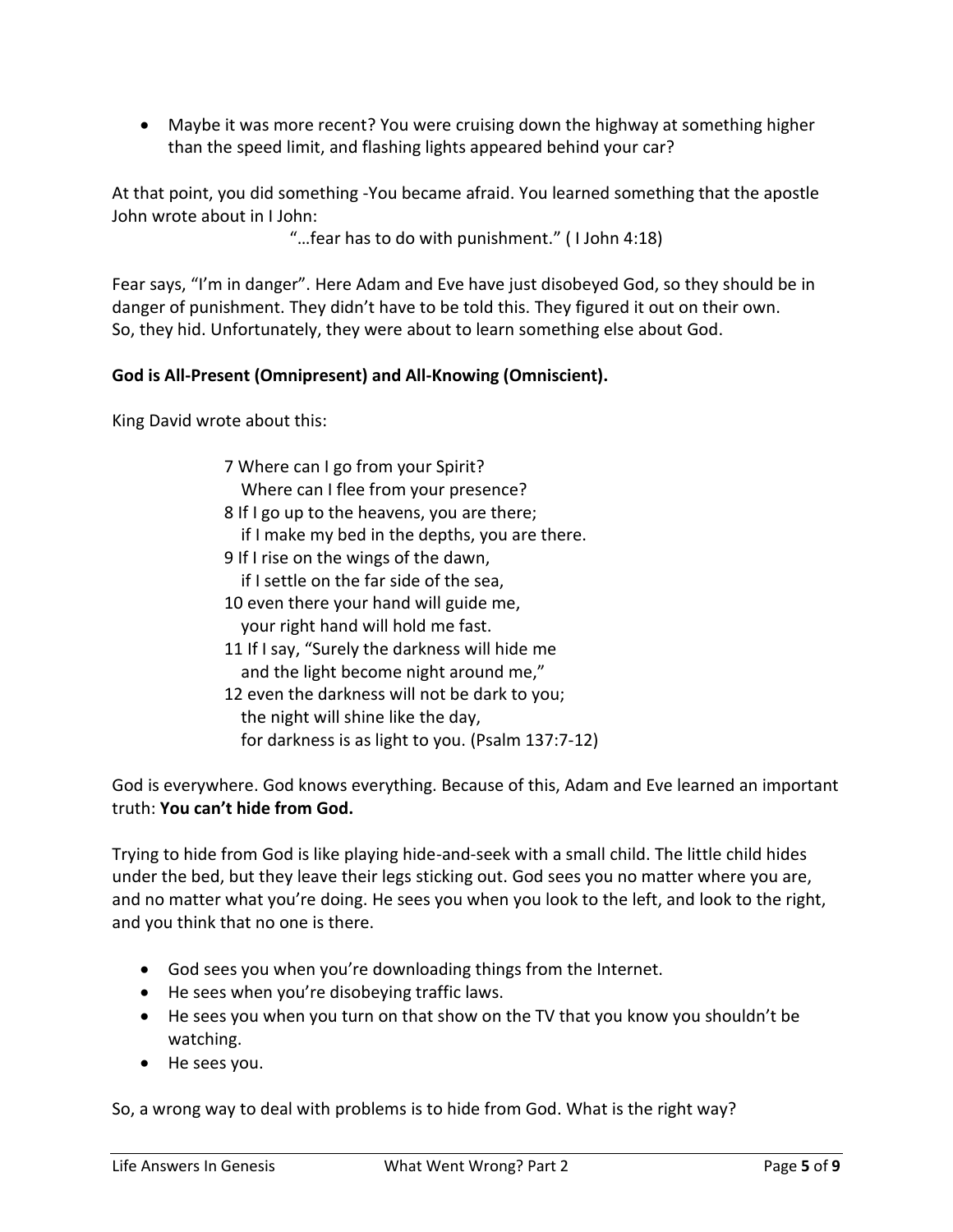Right way: Invite God.

- Realize that you can't hide from God.
- Realize that he loves you.

When we previously read from I John, we didn't read the whole sentence. Here it is:

"But perfect love drives out fear, because fear has to do with punishment." (I John 4:18)

This is very practical. Many years ago, when I was facing temptation, I realized something. The first thing I felt was fear. There's something about fear that prevents you from resisting temptation. So, you give in. Then, you feel more afraid. *I found that one of the first things I have to do when facing temptation is to remind myself that I don't have to be afraid.* If I'm counseling someone who's struggling with temptation, I tell them: Step One: Calm down. Don't be afraid.

If you have a problem, invite God to help you. Recall that a few weeks back we spoke about Grace. If you are a follower of Jesus, what does God say when you sing? "I love you." "I forgive you." Don't run from God. Don't try to hide. Invite him into your problem.

Have you been running from God? Stop right now. *Invite him into your life.* There is no better time to invite him into your life than now. Even if you have lots of problems, God wants to help.

Let's move on to another wrong way of dealing with problems.

### **III. Wrong way: Shift blame.**

And he said, "Who told you that you were naked? Have you eaten from the tree that I commanded you not to eat from?" The man said, "The woman you put here with me-she gave me some fruit from the tree, and I ate it." Genesis 3:11-12

God asks a simple question: "Did you eat from the tree that I told you not to eat from?" Simple questions require only simple answers - Yes, or no.

Adam answers: "The woman…"

Instead of answering, which would mean accepting responsibility, Adam tries to shift the blame away from himself. The problem is, Adam was as responsible as Eve. He was right there with her while the temptation was going on. He could have spoken up. He could have grabbed her arm while she was reaching up for the fruit. Instead, he remained silent. To Adam, and to all the people who follow him, God has a simple rule: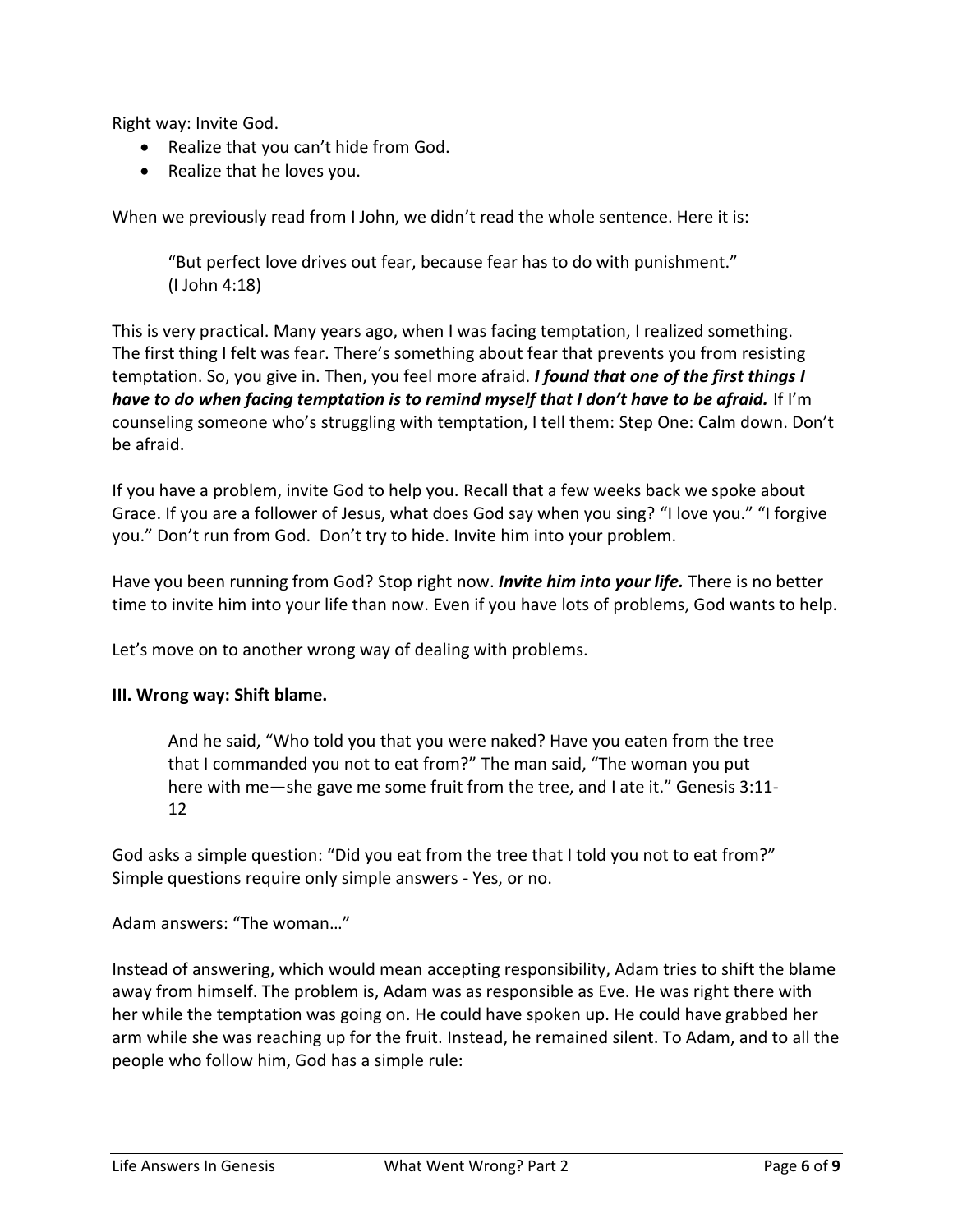If anyone, then, knows the good they ought to do and doesn't do it, it is sin for them. (James 4:17)

The fact that Adam didn't initiate the evil actions was no excuse. So, blame shifting isn't the answer. Now, with Adam, there was something even deeper going on. Let's look more closely at what he said.

The man said, "The woman *you put here (emphasis mine)* with me - she gave me some fruit from the tree, and I ate it."

The finger that Adam started to point at Eve now points at God. It was God who put the woman in the garden. Before he did that, in Adam's mind, everything was fine. This, in Adam's mind, was clearly all God's fault.

Remember our five sentences?

- God is first.
- God is in control.
- God knows what he's doing.
- God is good.
- God cherishes me.

In a funny way, we all know in our hearts that God is in control. The next question is, "Does God know what he's doing?" Is he capable of making mistakes? If you really trust someone, and they make a big mistake, that's a bad feeling.

But, there's an even worse feeling. It's when someone hurts you, and you find out *it was on purpose.* That's why the even bigger question is, "Is God *good*?"

Adam trusted God, and God let him down. What if God was playing a practical joke on Adam? What if God is like the mean little boy who catches a bug, and pulls off its wings, just so he can watch it squirm? Is God laughing at Adam right now? Adam may think so.

Now, imagine this: God has created a perfect, wonderful world. He gave it to Adam and Eve. He has shown them nothing but love, and generosity. They threw it all away. The rebelled. They sinned. Adam is pointing his finger right in God's face and suggesting that God is nincompoop or practical joker. We'll get to Eve next week, but let's say for now that she's not far behind Adam.

What should God do? Back in 1936 a film came out called "The Green Pastures". It portrayed the story of the Bible as seen through the eyes of poor people in the American south. In the scene depicting Genesis 3 and the Fall of Mankind, the angel Gabriel discusses the problem with God. The angel asks, "Why not doom 'em all and start with some other kind of critter?"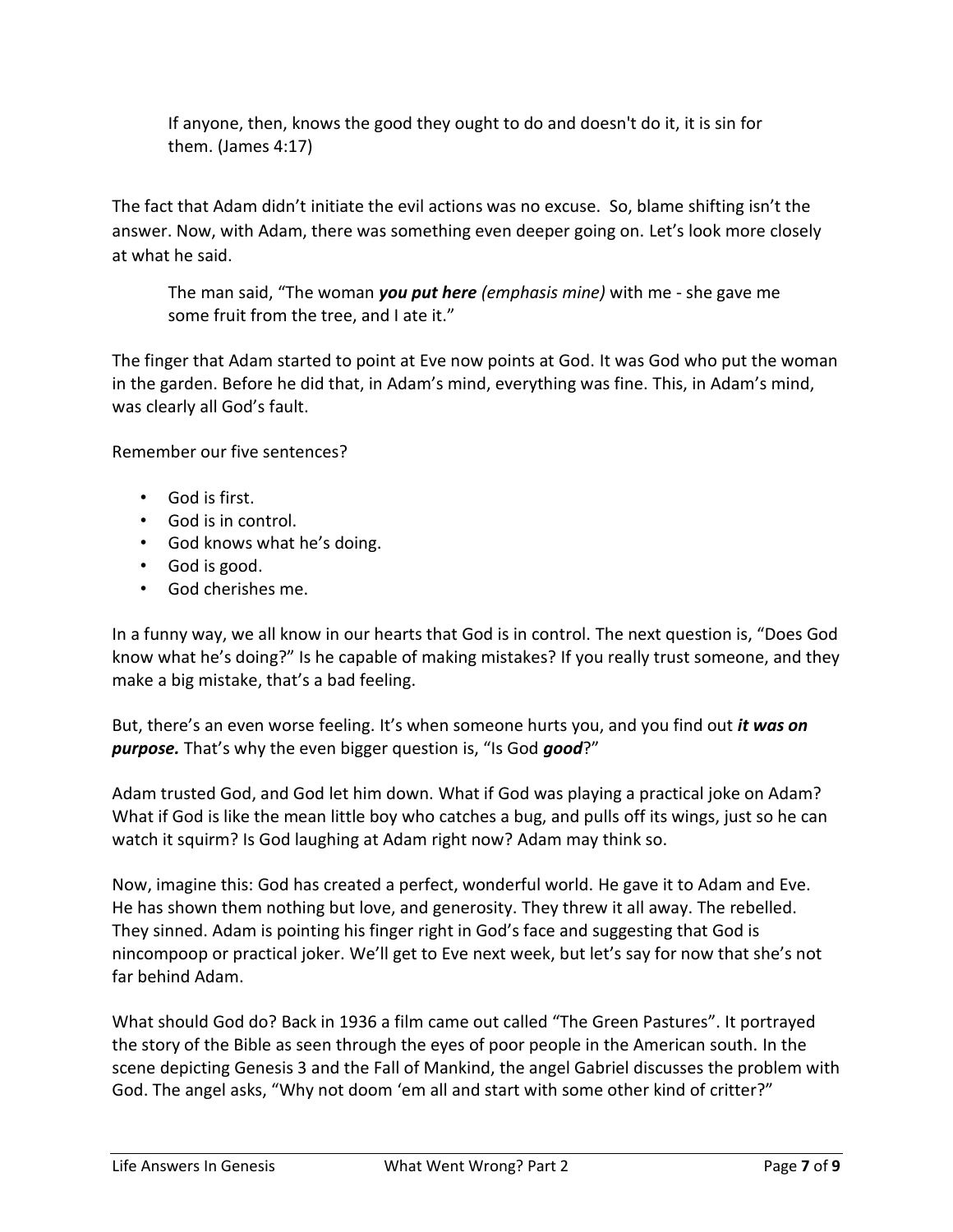That's surely what God could have done. He could have destroyed Adam and Eve right there and started again with something else. In the movie, God answers, "That's not how I do things."

Why didn't God just destroy Adam and Eve when they rebelled against him? Because of the last of our sentences - Because God cherished Adam and Eve. You see, God could have destroyed Adam and Eve the minute they ate the fruit. But, he didn't do that. He came to the garden, *and he called to them.* He pursued them, even though he knew they were hiding from him. He knew right where they were. He knew right where to go to find them. That's what you do when you cherish something. When you cherish something, you don't want to lose it. You certainly don't throw it away. You pursue it.

God called to Adam and Eve.

Have you had times in your life when our five sentences didn't appear to work? Does it sometimes feel like God isn't in control? Does it sometimes feel like God doesn't know what he was doing? Does it sometimes feel like your life is a long line of practical jokes with you as the victim? Does it sometimes feel like God doesn't care? Feeling that way can make you angry. Have you ever felt tempted to point your finger at God and say, "This isn't fair!" Has it caused you at times to do the wrong thing? *That's why it's so helpful to remind ourselves of these statements when we face problems.*

But what if we fail? How does God respond? He calls out to you. He pursues you, *because he cherishes you*.

There is a wonderful verse in the Scriptures for people who have sinned against God.

If we claim to be without sin, we deceive ourselves and the truth is not in us. If we confess our sins, he is faithful and just and will forgive us our sins and purify us from all unrighteousness. (I John 1:8-9)

If we come to God and confess our sins, how does God answer? "I love you, and I forgive you."

Let's pull this section together. One of the wrong ways to deal with problems is to shift blame.

The Right way: Accept Responsibility. Come to God when he calls to you. He is willing to forgive.

### **Conclusion**

So, today we've looked at some wrong ways and right ways to deal with problems.

One wrong way is to Hide from God.

Right way: Realize that you can never hide from God. Instead, invite him.